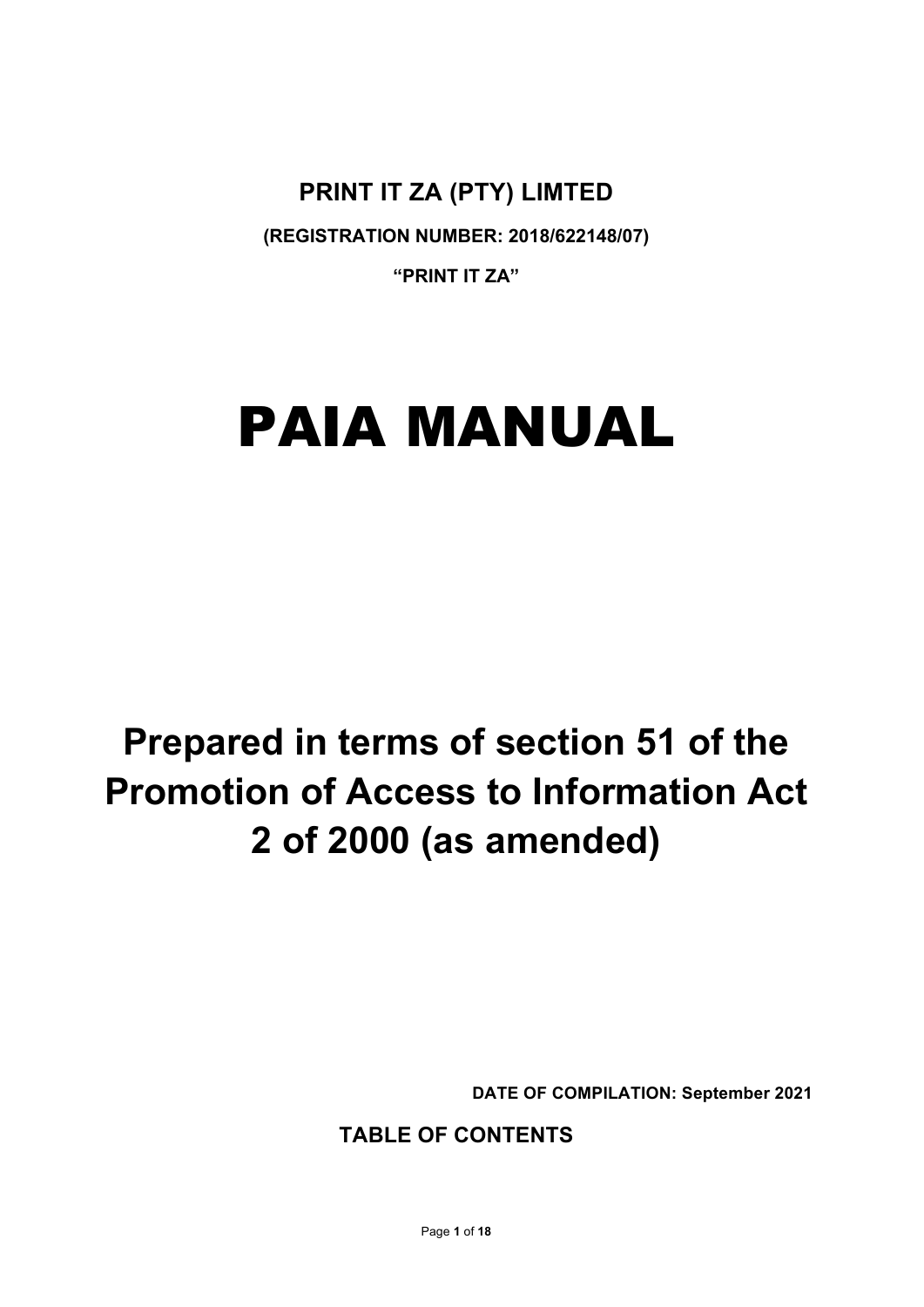| No.<br>1.      | <b>Clause Heading</b>                                                                              | Page |
|----------------|----------------------------------------------------------------------------------------------------|------|
| 2.             |                                                                                                    |      |
| 3.             |                                                                                                    |      |
| 4.             | KEY CONTACT DETAILS FOR ACCESS TO INFORMATION OF PRINT IT ZA 6                                     |      |
| 5.             | GUIDE ON HOW TO USE PAIA AND HOW TO OBTAIN ACCESS TO THE GUIDE7                                    |      |
| 6.             | CATEGORIES OF INFORMATION OF PRINT IT ZA WHICH ARE AVAILABLE<br>WITHOUT A PRESON HAVING TO REQUEST |      |
| 7 <sub>1</sub> | DESCRIPTION OF THE RECORDS OF REMATA WHICH ARE AVAILABLE IN                                        |      |
| 8.             | DESCRIPTION OF THE SUBJECTS ON WHICH REMATA HOLDS RECORDS AND                                      |      |
| 9.             |                                                                                                    |      |
| 10             |                                                                                                    |      |
| 11             |                                                                                                    |      |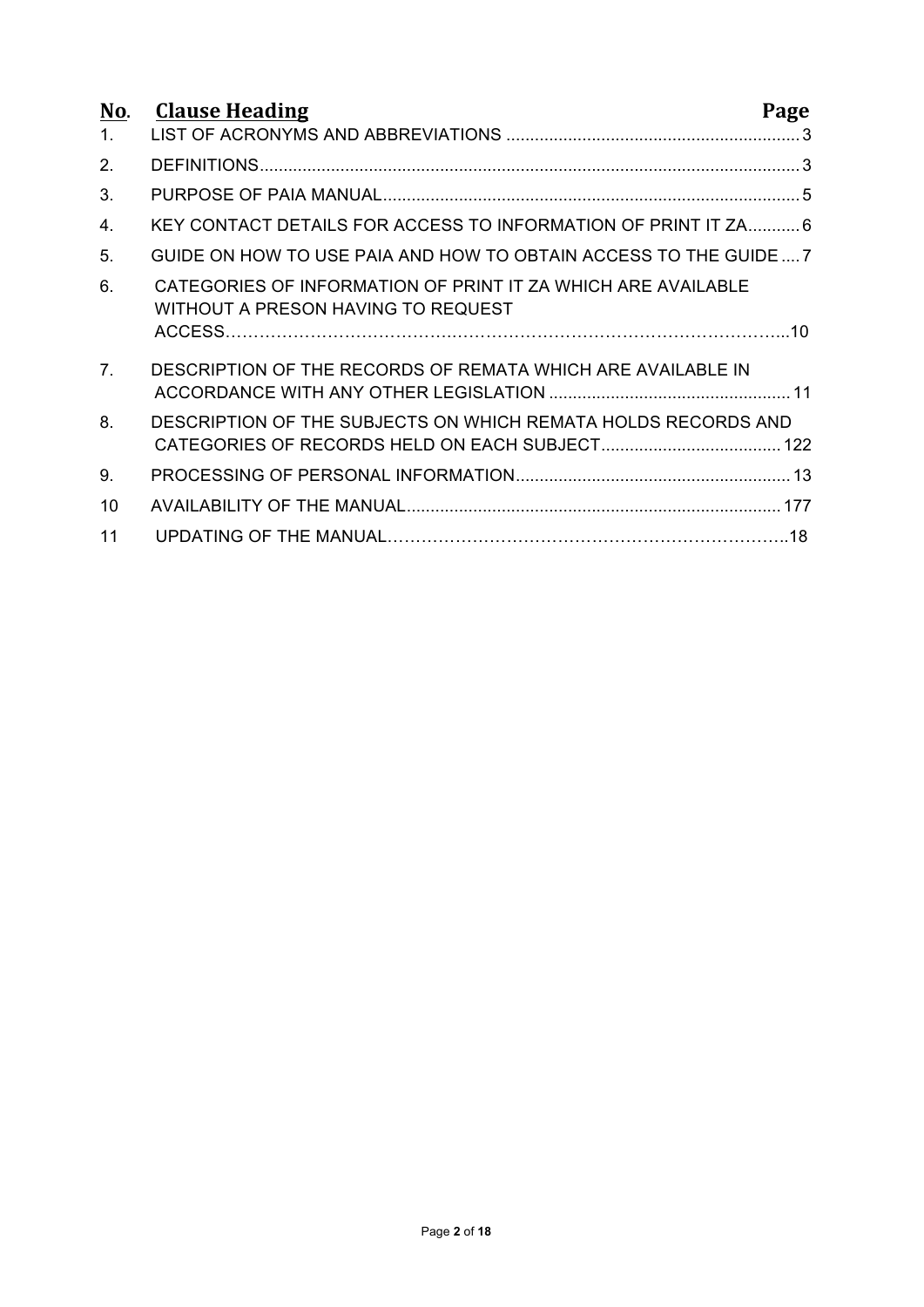## **1. LIST OF ACRONYMS AND ABBREVIATIONS**

| 1.1 | "CEO"       | <b>Chief Executive Officer</b>                                      |
|-----|-------------|---------------------------------------------------------------------|
| 1.2 | "DIO"       | Deputy Information Officer;                                         |
| 1.3 | "IO"        | Information Officer;                                                |
| 1.4 | "Minister"  | Minister of Justice and Correctional Services;                      |
| 1.5 | "PAIA"      | Promotion of Access to Information Act No. 2 of 2000(as<br>Amended; |
| 1.6 | "POPIA"     | Protection of Personal Information Act No.4 of 2013;                |
| 1.7 | "Regulator" | Information Regulator; and                                          |
| 1.8 | "Republic"  | <b>Republic of South Africa</b>                                     |

## **2. DEFINITIONS**

- 2.1. **Conditions of Lawful Processing** means the conditions for the lawful processing of Personal Information as fully set out in chapter 3 of POPI;
- 2.2. **Constitution** means the Constitution of the Republic of South Africa, 1996;
- 2.3. **Data Subject** has the meaning ascribed thereto in section 1 of POPI;
- 2.4. **Head of the Company** means the "head" as defined in section 1 of PAIA and referred to in clause 4 of this manual;
- 2.5. **Information Officer** means the duly authorised and appointed Information Officer of Remata as referred to in clause 4 of this manual;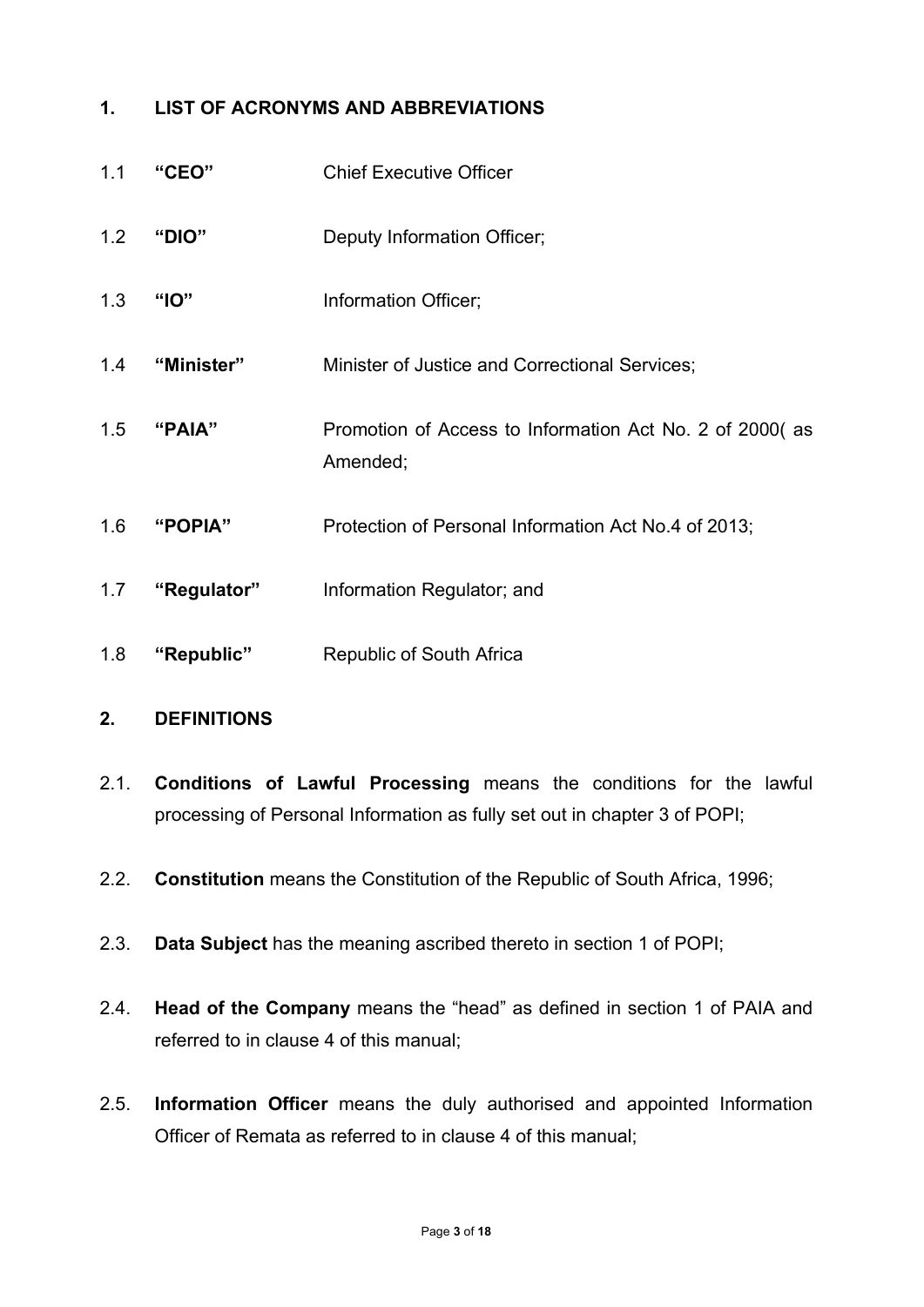- 2.6. **Manual** means this manual prepared in accordance with section 51 of PAIA;
- 2.7. **Personal Information** has the meaning ascribed thereto in section 1 of POPI;
- 2.8. **POPI Regulations** mean the regulations promulgated in terms of section 112 (2) of POPI;
- 2.9. **Private Body** has the meaning ascribed thereto in sections 1 of both PAIA AND POPI;
- 2.10. **Privacy Policy** means the Privacy Policy of Print It ZA describing its policies and procedures on the collection, use and disclosure of Data Subjects Personal Information as well as the privacy rights of Data Subjects and how the law protects Data Subjects, obtainable from its websites (the details of which are provided below) and at the URLs of the Privacy Policy in respect of each as indicated:
	- 2.10.1. https://onlineprintshop.printitza.co.za: (https://onlineprintshop.printitza.co.za/default/privacy-policy) and
	- 2.10.2. https://www.printitza.co.za: (https://www.printitza.co.za/privacypolicy.html)

or from its offices or via electronic means, upon request to the Information Officer.

- 2.11. **Processing** has the meaning ascribed thereto in section 1 of POPI;
- 2.12. **Responsible Party** has the meaning ascribed thereto in section 1 of POPI;
- 2.13. **Record** has the meaning ascribed thereto in section 1 of PAIA and includes Personal Information;
- 2.14. **Print It ZA** means Print It ZA print and packaging (Pty) Limited with registration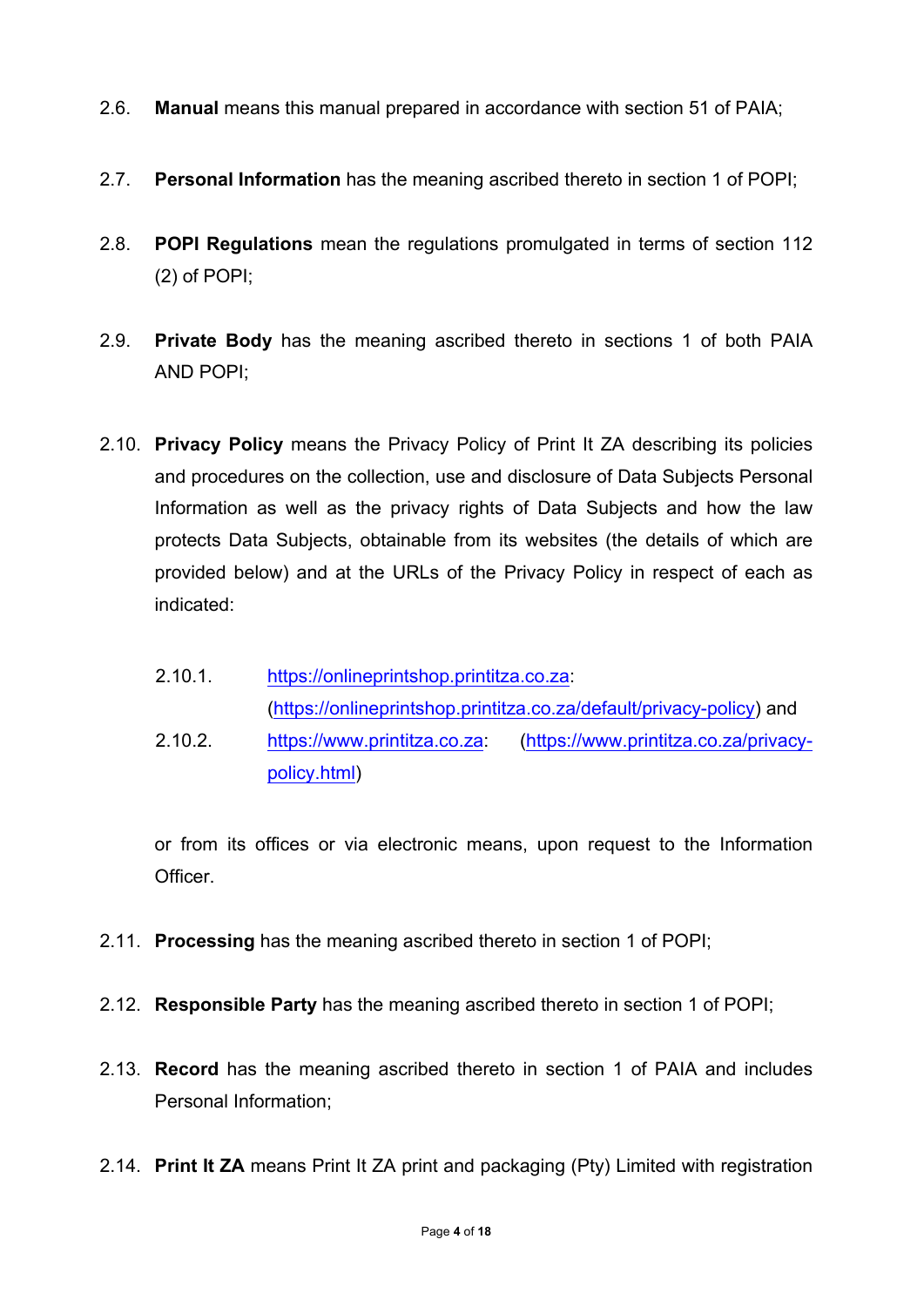number 2018/622148/07, a printing, design and marketing private company having its principal place of business situated at International Business Gateway Park, Corner 6<sup>th</sup> and New Road, Midrand, Gauteng.

- 2.15. **Requester** has the meaning ascribed thereto in section 1 of PAIA;
- 2.16. **Request for Access** has the meaning ascribed thereto in section 1 of PAIA;
- 2.17. **Services** mean the services provided by Print It ZA being amongst others, digital marketing strategies, lithographic printing, digital printing, variable data printing, web2print, cross-channel marketing, design and layout, point of sale displays, printing solutions, web-based online printing services and products and all related services whether through a written, or verbal agreement and/or the access to the Website and/or any of Print It ZA social media platforms;
- 2.18. **Website** means https://onlineprintshop.printitza.co.za and https://www.printitza.co.za

#### **3. PURPOSE OF PAIA MANUAL**

This PAIA Manual is useful for the public to-

- 3.1 check the categories of records held by Print It ZA which are available without a person having to submit a formal PAIA request;
- 3.2 have a sufficient understanding of how to make a request for access to a record of Print It ZA, by providing a description of the subjects on which Print It ZA holds records and the categories of records held on each subject;
- 3.3 know the description of the records of Print It ZA which are available in accordance with any other legislation;
- 3.4 access all the relevant contact details of the Information Officer and Deputy Information Officer who will assist the public with the records they intend to access;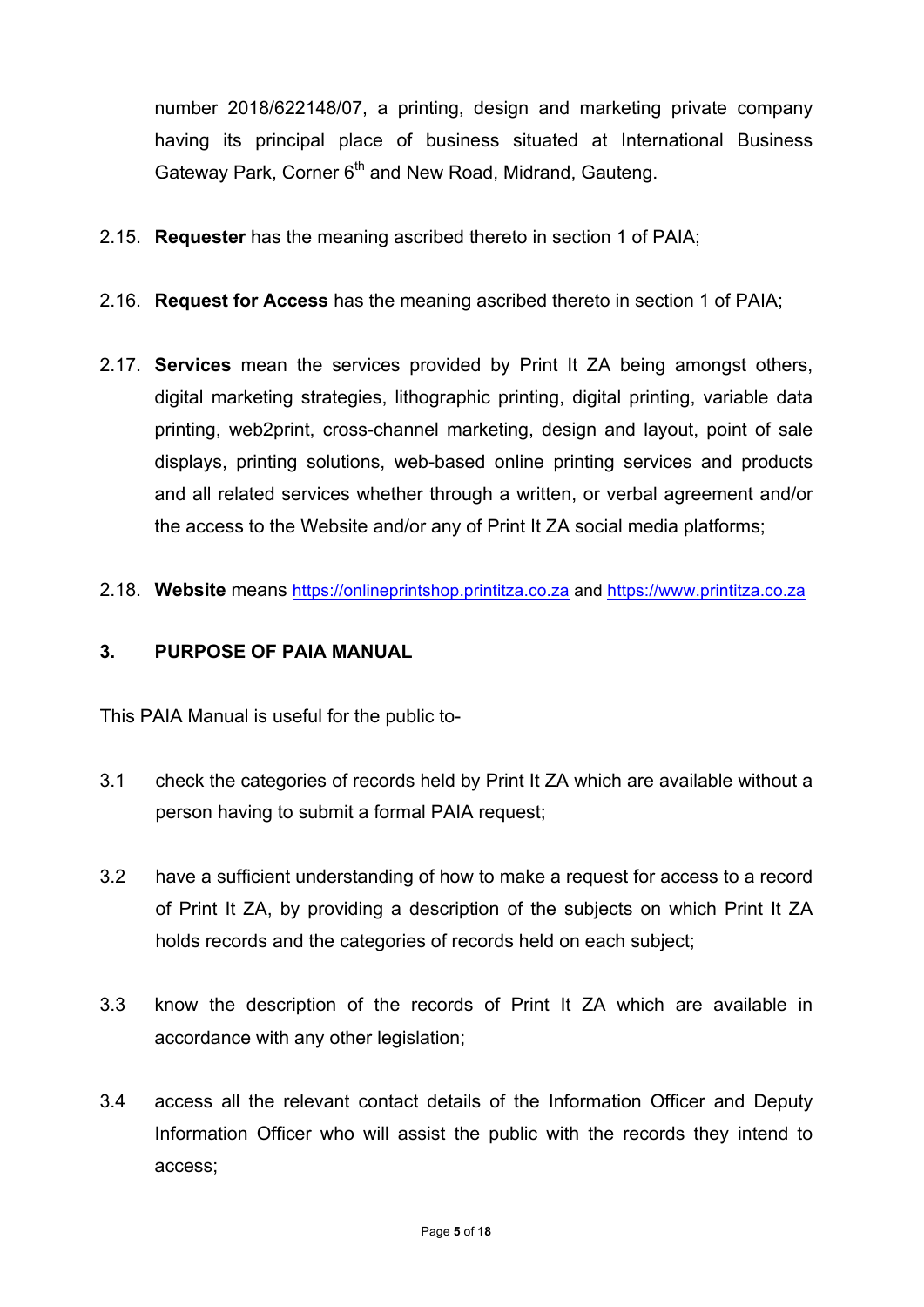- 3.5 know the description of the guide on how to use PAIA, as updated by the Regulator and how to obtain access to it;
- 3.6 know if Print It ZA will process Personal Information, the purpose of processing of Personal Information and the description of the categories of data subjects and of the information or categories of information relating thereto;
- 3.7 know the description of the categories of data subjects and of the information or categories of information relating thereto;
- 3.8 know the recipients or categories of recipients to whom the Personal Information may be supplied;
- 3.9 know if Print It ZA has planned to transfer or process Personal Information outside the Republic of South Africa and the recipients or categories of recipients to whom the Personal Information may be supplied; and
- 3.10 know whether Print It ZA has appropriate security measures to ensure the confidentiality, integrity and availability of the Personal Information which is to be processed.

## **4. KEY CONTACT DETAILS FOR ACCESS TO INFORMATION OF PRINT IT ZA**

#### 4.1. **Chief Information Officer**

- Name: Lance
- Tel: 010 446 5618

Email: lance@printitza.co.za

#### 4.2 **Access to information general contacts**

Email: *lance@printitza.co.za*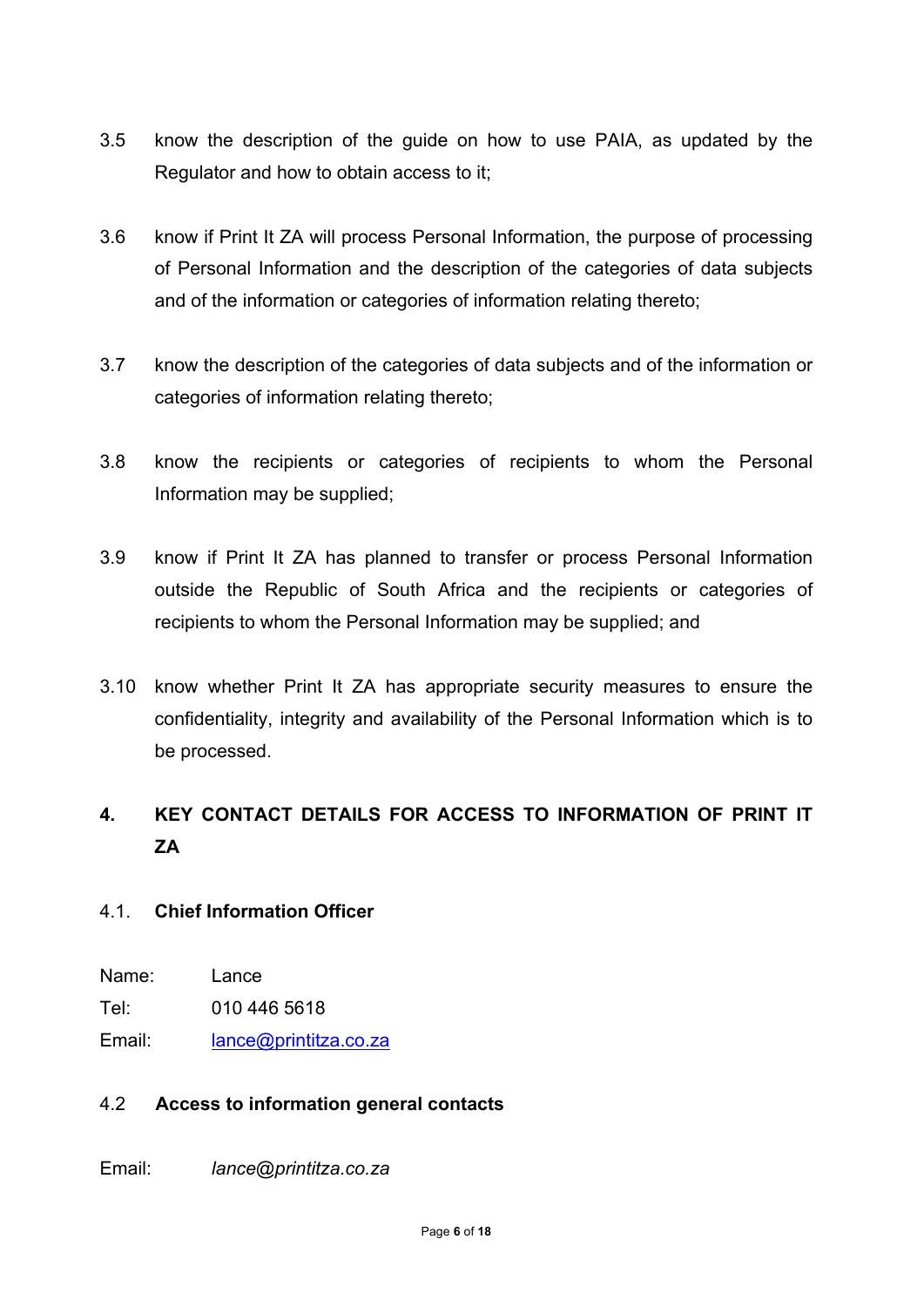#### 4.3 **National or Head Office**

| Postal Address: | International Business Gateway Park                                     |  |  |
|-----------------|-------------------------------------------------------------------------|--|--|
|                 | Corner 6 <sup>th</sup> and New Road                                     |  |  |
|                 | Midrand, Gauteng                                                        |  |  |
|                 | 1685                                                                    |  |  |
|                 | <b>Physical Address:</b> International Business Gateway Park            |  |  |
|                 | Corner 6 <sup>th</sup> and New Road                                     |  |  |
|                 | Midrand, Gauteng                                                        |  |  |
| Telephone:      | 010 446 5618                                                            |  |  |
| Email:          | lance@printitza.co.za                                                   |  |  |
| Website:        | https://onlineprintshop.printitza.co.za and https://www.printitza.co.za |  |  |

## **5. GUIDE ON HOW TO USE PAIA AND HOW TO OBTAIN ACCESS TO THE GUIDE**

- 5.1. The Regulator will, in terms of section 10(1) of PAIA (as amended) update and make available the revised Guide on how to use PAIA ("Guide"), in an easily comprehensible form and manner, as may reasonably be required by a person who wishes to exercise any right contemplated in PAIA and POPIA.
- 5.2. The Guide will be available in each of the official languages and in braille.
- 5.3. The aforesaid Guide will contain the description of-
- 5.3.1. the objects of PAIA and POPIA;
- 5.3.2. the postal and street address, phone and fax number and, if available, electronic mail address of-
- 5.3.2.1. the Information Officer of the body, in this instance being a private body, and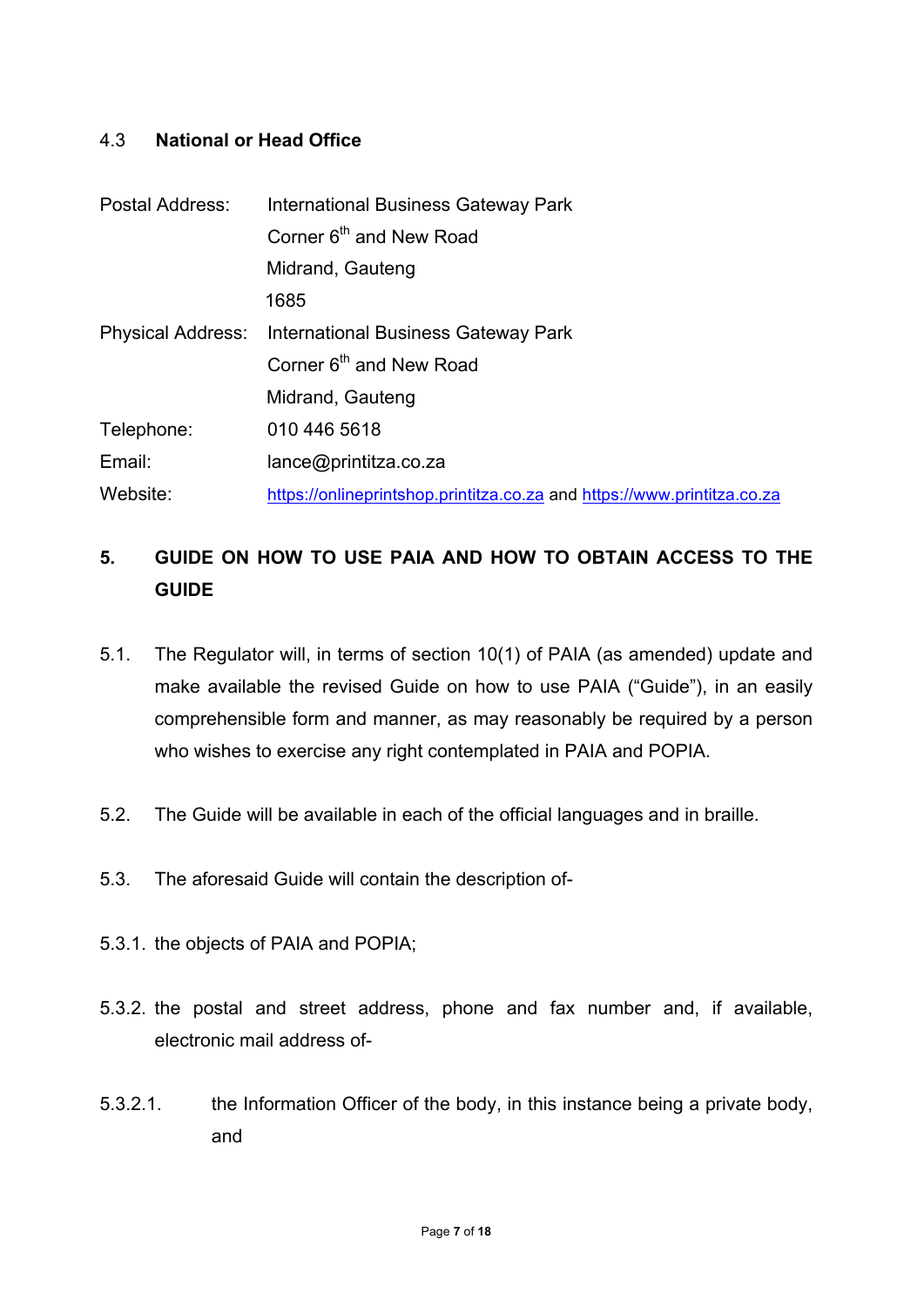- 5.3.2.2. every Deputy Information Officer of the body, in this instance being a private body, designated in terms of section  $17(1)$  of PAIA<sup>1</sup> and section 56 of POPIA<sup>2</sup>;
- 5.3.3. the manner and form of a request for-
- 5.3.3.1. access to a record of a public body contemplated in section  $11<sup>3</sup>$  (which is not applicable in this instance); and
- 5.3.3.2. access to a record of a private body contemplated in section  $50^4$  :
- 5.3.4. the assistance available from the IO of a public body in terms of PAIA and POPIA (which is not applicable in this instance);
- 5.3.5. the assistance available from the Regulator in terms of PAIA and POPIA;
- 5.3.6. all remedies in law available regarding an act or failure to act in respect of a right or duty conferred or imposed by PAIA and POPIA, including the manner of lodging-
- 5.3.6.1. an internal appeal;
- 5.3.6.2. a complaint to the Regulator; and
- 5.3.6.3. an application with a court against a decision by the information officer of a public body (which is not applicable in this instance), a decision on internal

 <sup>1</sup> Section 17(1) of PAIA- *For the purposes of PAIA, each public body must, subject to legislation governing the employment of personnel of the public body concerned, designate such number of persons as deputy information officers as are necessary to render the public body as accessible as reasonably possible for requesters of its records.*

*<sup>2</sup> Section 56(a) of POPIA- Each public and private body must make provision, in the manner prescribed in section 17 of the Promotion of Access to Information Act, with the necessary changes, for the designation of such a number of persons, if any, as deputy information officers as is necessary to perform the duties and responsibilities as set out in section 55(1) of POPIA.*

*<sup>3</sup> Section 11(1) of PAIA- A requester must be given access to a record of a public body if that requester complies with all the procedural requirements in PAIA relating to a request for access to that record; and access to that record is not refused in terms of any ground for refusal contemplated in Chapter 4 of this Part.*

<sup>4</sup> *Section 50(1) of PAIA- A requester must be given access to any record of a private body if-*

*a) that record is required for the exercise or protection of any rights;*

*b) that person complies with the procedural requirements in PAIA relating to a request for access to that record; and*

*c) access to that record is not refused in terms of any ground for refusal contemplated in Chapter 4 of this Part.*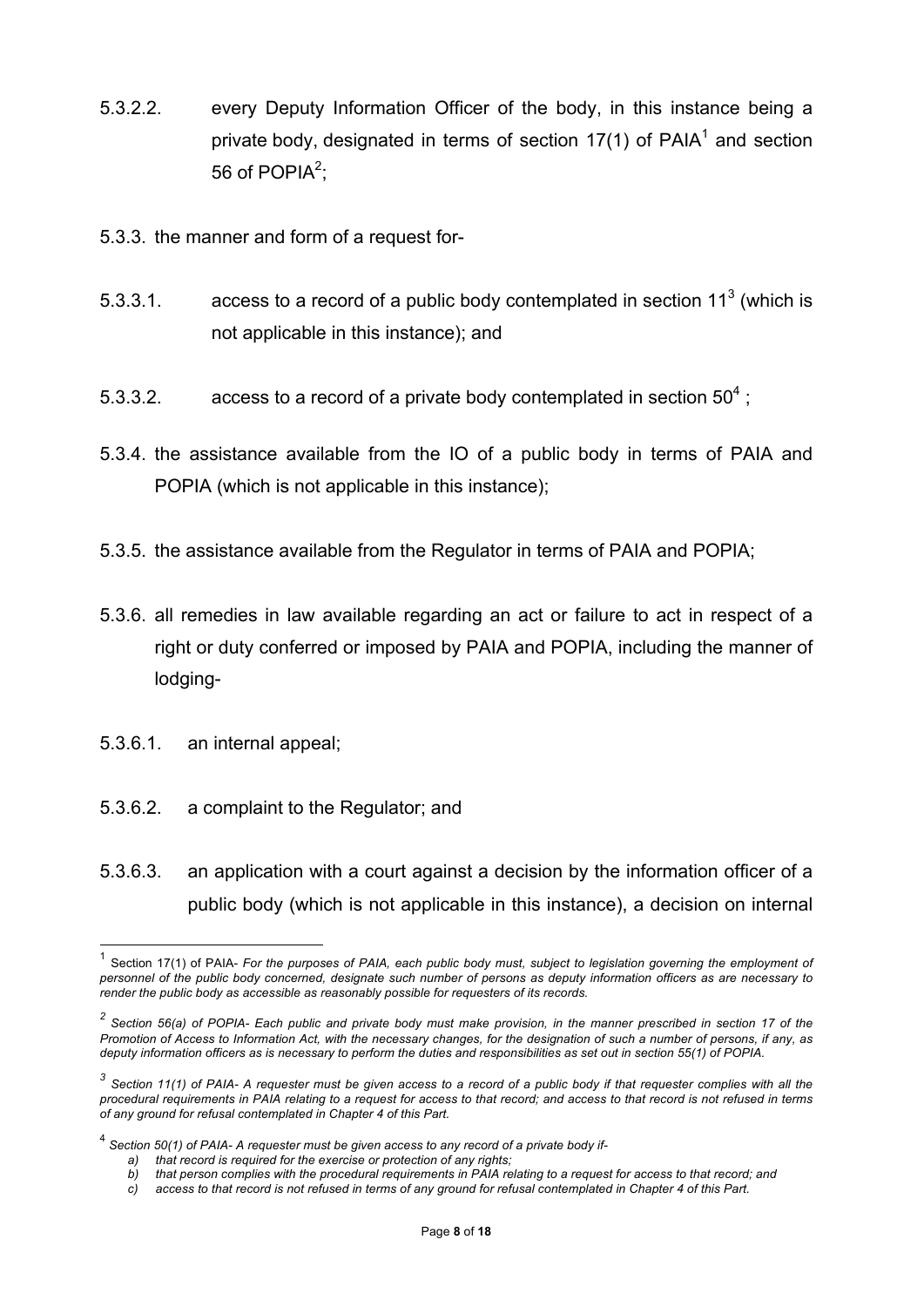appeal or a decision by the Regulator or a decision of the head of a private body;

- 5.3.7. the provisions of sections  $14^5$  and  $51^6$  requiring a public body (which is not applicable in this instance) and private body, respectively, to compile a manual, and how to obtain access to a manual;
- 5.3.8. the provisions of sections  $15^7$  and  $52^8$  providing for the voluntary disclosure of categories of records by a public body (which is not applicable in this instance) and private body, respectively;
- 5.3.9. the notices issued in terms of sections  $22^9$  and  $54^{10}$  regarding fees to be paid in relation to requests for access; and
- 5.3.10. the regulations made in terms of section  $92<sup>11</sup>$ .
- 5.4. Members of the public will be able to inspect or make copies of the Guide from the offices of the public and private bodies, including the office of the Regulator, during normal working hours.
- 5.5. The Guide can, once updated, also be obtained-

*(c) any notice required by this Act;*

 *<sup>5</sup> Section 14(1) of PAIA- The information officer of a public body must, in at least three official languages, make available a manual containing information listed in paragraph 4 above.*

*<sup>6</sup> Section 51(1) of PAIA- The head of a private body must make available a manual containing the description of the information listed in paragraph 4 above.*

*<sup>7</sup> Section 15(1) of PAIA- The information officer of a public body, must make available in the prescribed manner a description of the categories of records of the public body that are automatically available without a person having to request access*

*<sup>8</sup> Section 52(1) of PAIA- The head of a private body may, on a voluntary basis, make available in the prescribed manner a description of the categories of records of the private body that are automatically available without a person having to request access*

*<sup>9</sup> Section 22(1) of PAIA- The information officer of a public body to whom a request for access is made, must by notice require the requester to pay the prescribed request fee (if any), before further processing the request.*

<sup>10</sup> *Section 54(1) of PAIA- The head of a private body to whom a request for access is made must by notice require the requester to pay the prescribed request fee (if any), before further processing the request.*

*<sup>11</sup> Section 92(1) of PAIA provides that –"The Minister may, by notice in the Gazette, make regulations regarding-*

*<sup>(</sup>a) any matter which is required or permitted by this Act to be prescribed;*

*<sup>(</sup>b) any matter relating to the fees contemplated in sections 22 and 54;*

*<sup>(</sup>d) uniform criteria to be applied by the information officer of a public body when deciding which categories of records are to be made available in terms of section 15; and*

*<sup>(</sup>e) any administrative or procedural matter necessary to give effect to the provisions of this Act."*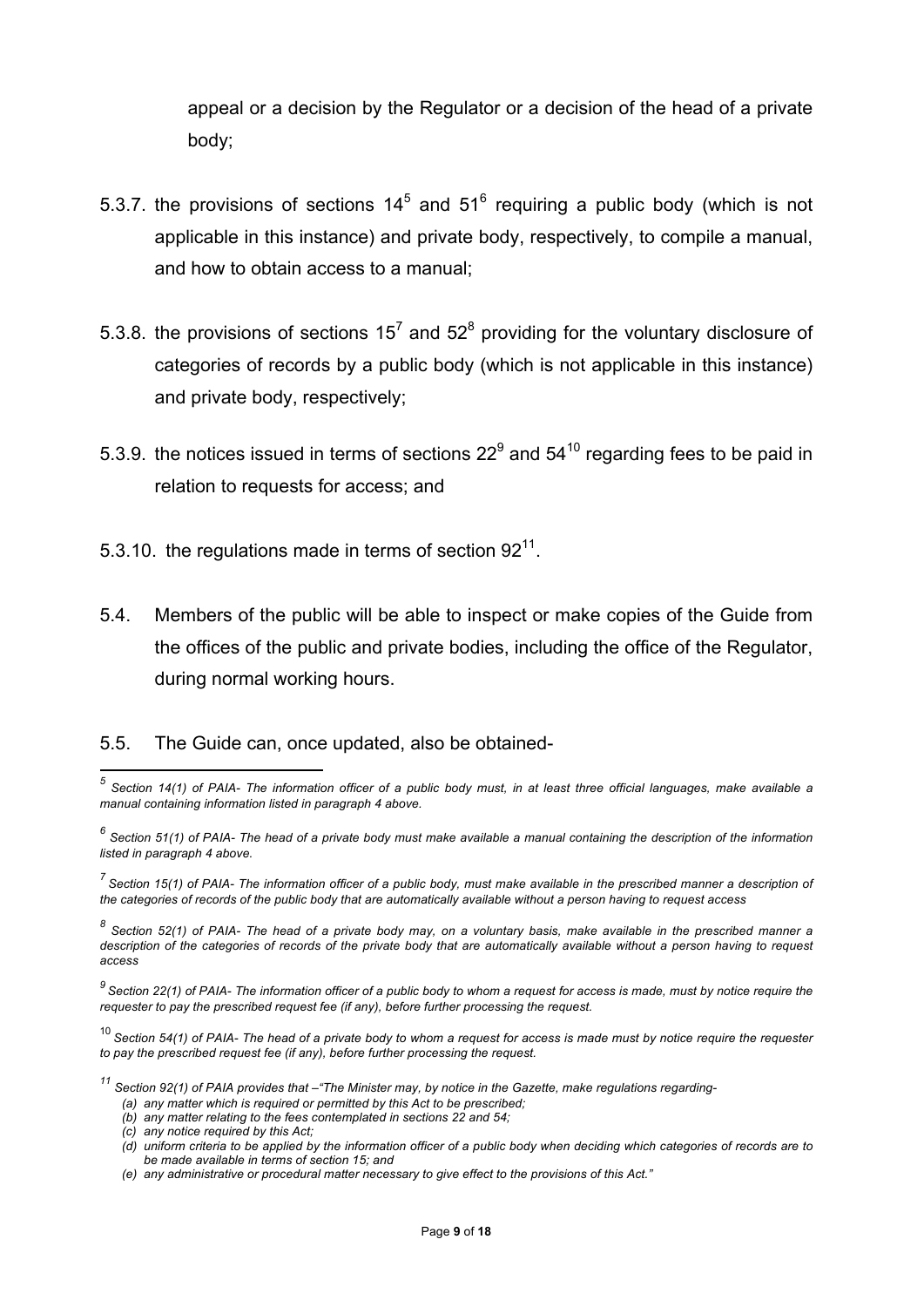- 5.5.1. upon request to the Information Officer;
- 5.5.2. from the website of the Regulator (https://www.justice.gov.za/inforeg/).
- 5.6 A copy of the previous Guide (which is still to be updated aforementioned), is, in the interim, available in the following three official languages, for public inspection during normal office hours-
- 5.6.1 English, Afrikaans and Sesotho.
- 5.7 Once the updated Guide becomes available, same shall be made available for public inspection during normal office hours.

## **6. CATEGORIES OF RECORDS OF PRINT IT ZA WHICH ARE AVAILABLE WITHOUT A PERSON HAVING TO REQUEST ACCESS**

| <b>Category of records</b> | <b>Types of the Record</b>  | <b>Available</b><br>on Website | <b>Available</b><br>upon<br>request |
|----------------------------|-----------------------------|--------------------------------|-------------------------------------|
| Manuals, Privacy           | Manual                      | Yes                            | Yes                                 |
| Policy and ad hoc          | <b>Privacy Policy</b>       |                                |                                     |
| policies                   |                             |                                |                                     |
| <b>Company Records</b>     | Memorandum of               | <b>No</b>                      | Yes                                 |
|                            | Incorporation               |                                |                                     |
|                            | Share Register and          |                                |                                     |
|                            | other statutory registers   |                                |                                     |
| <b>Human Resources</b>     | List of Employees           | <b>No</b>                      | Yes                                 |
| department                 | <b>Employment contracts</b> |                                |                                     |
|                            | <b>Employment history</b>   |                                |                                     |
|                            | Employee information        |                                |                                     |
|                            | <b>Disciplinary Records</b> |                                |                                     |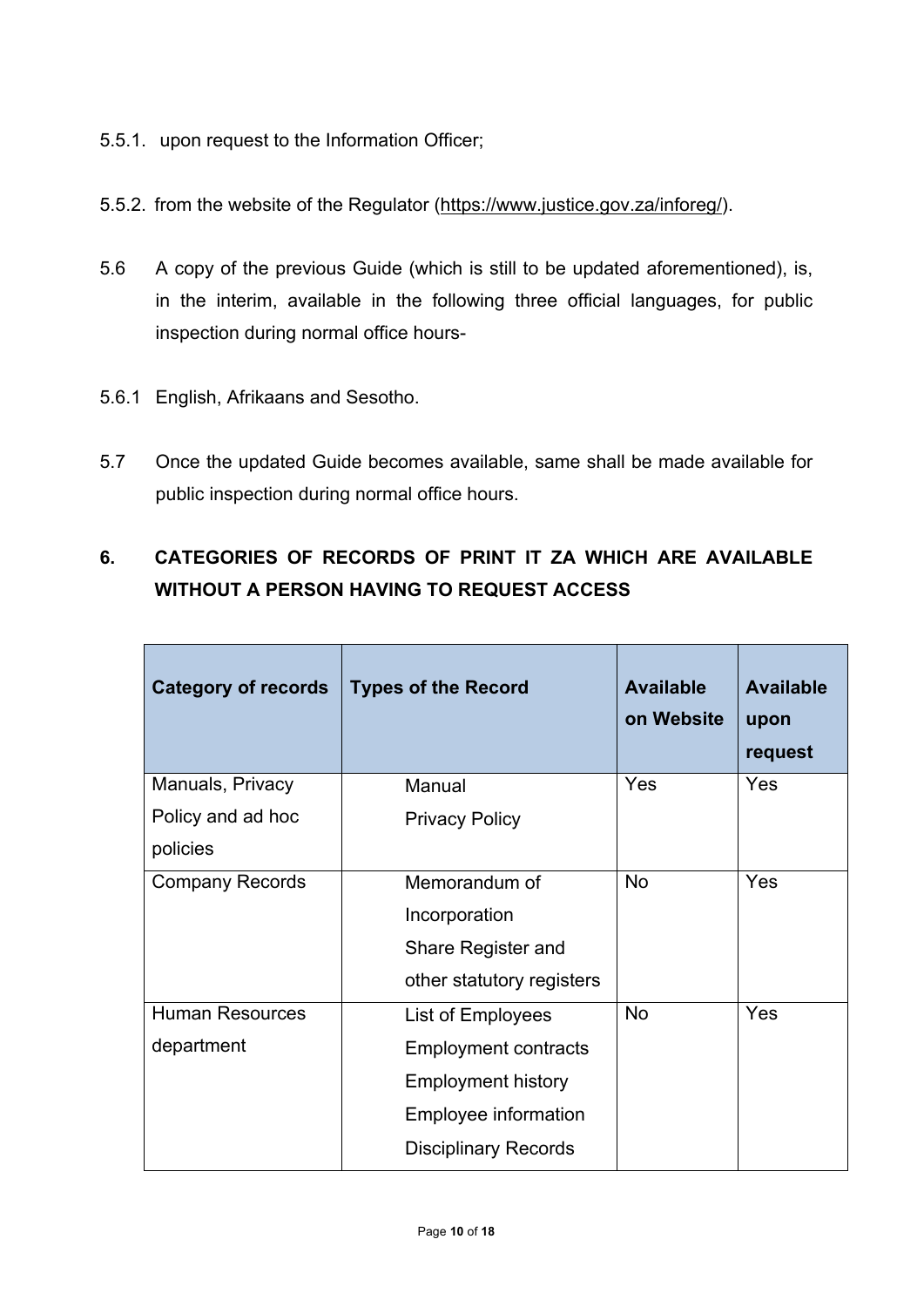|                             | Compensation records          |           |     |
|-----------------------------|-------------------------------|-----------|-----|
|                             | <b>Employment Equity Plan</b> |           |     |
|                             | and Report                    |           |     |
|                             | Employee tax                  |           |     |
|                             | information                   |           |     |
|                             | Payroll records               |           |     |
|                             | <b>Internal Policies and</b>  |           |     |
|                             | Procedures                    |           |     |
| <b>Clients, Third Party</b> | Agreements with clients       | <b>No</b> | Yes |
| and Suppliers               | and service providers         |           |     |
| Information                 | Correspondence with           |           |     |
|                             | clients, service              |           |     |
|                             | providers and third           |           |     |
|                             | parties                       |           |     |
|                             | Records relating to           |           |     |
|                             | <b>Clients and Service</b>    |           |     |
|                             | Providers                     |           |     |

**7. DESCRIPTION OF THE RECORDS OF PRINT IT ZA WHICH ARE AVAILABLE IN ACCORDANCE WITH ANY OTHER LEGISLATION**

| <b>Category of Records</b>        | <b>Applicable Legislation</b>                       |
|-----------------------------------|-----------------------------------------------------|
| Memorandum of incorporation       | Companies Act 71 of 2008                            |
| <b>PAIA Manual</b>                | Promotion of Access to Information Act 2<br>of 2000 |
| <b>Broad Based Black Economic</b> | <b>Broad-based Black Economic Empowerment</b>       |
| Empowerment compliance            | Act 53 of 2003                                      |
| Paper and packaging products      | National Environmental Management Waste             |
|                                   | Act of 59 of 2008 and the Regulations               |
|                                   | thereto, where applicable                           |
| Printing, coating and lamination  | National Environmental Management: Air              |
| processes documentation           | Quality Act 39 of 2004                              |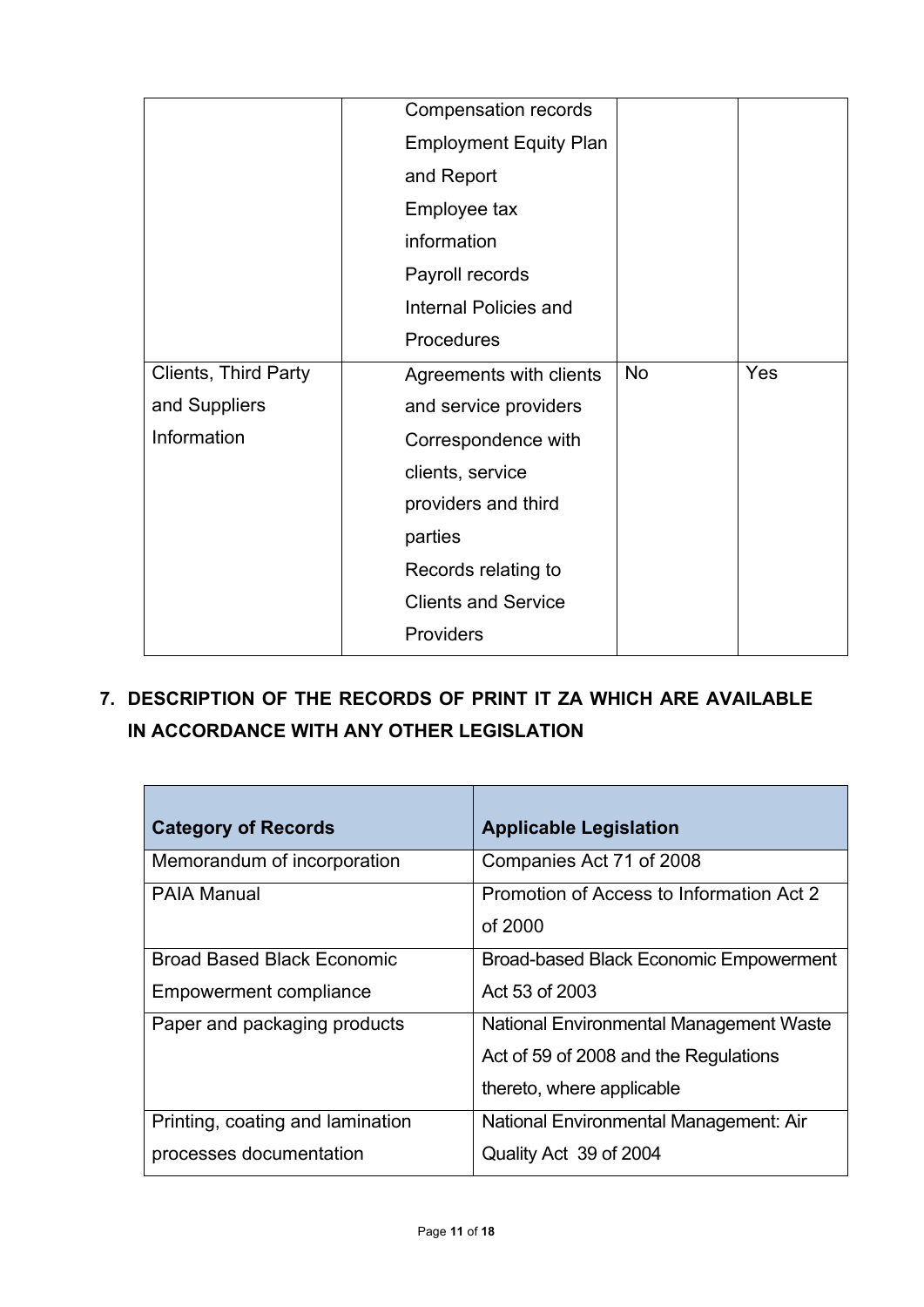| Trade marks, copyright and designs   | Copyright Act 98 of 1978 (as amended)    |
|--------------------------------------|------------------------------------------|
| Employment equity plan and report    | Employment Equity Act 55 pf 1998         |
| Printer documents and certifications | Imprint Act 43 of 1993                   |
| Health and Safety policies           | Occupational Health and Safety Act 85 of |
|                                      | 1993                                     |
| Employment tax information           | South African Revenue Services           |
| Licenses and intellectual property   | Trade Marks Act 194 of 1993              |
| Energy Performance (if applicable)   | National Energy Act 34 of 1998           |
| Carbon emissions tax (if applicable) | Carbon Tax Act 15 of 2019                |

## **8. DESCRIPTION OF THE SUBJECTS ON WHICH PRINT IT ZA HOLDS RECORDS AND CATEGORIES OF RECORDS HELD ON EACH SUBJECT**

 $\overline{\phantom{a}}$ 

| Subjects on which the body<br>holds records | <b>Categories of records</b>       |
|---------------------------------------------|------------------------------------|
| Strategic Documents, Plans,                 | <b>Annual Reports</b>              |
| Proposals                                   | Strategic Plan                     |
|                                             | Annual Performance Plan.           |
| <b>Human Resources</b>                      | HR policies and procedures         |
|                                             | <b>Advertised posts</b>            |
|                                             | <b>Employees records</b>           |
|                                             | <b>Disciplinary Records</b>        |
|                                             | Payroll records                    |
|                                             | <b>Compensation records</b>        |
|                                             | Internal policies and procedures   |
|                                             | <b>Employment history</b>          |
|                                             | <b>Employment contracts</b>        |
|                                             | List of employees                  |
| Finance                                     | <b>Annual Financial Statements</b> |
|                                             | <b>Tax Returns</b>                 |
|                                             | <b>Tax Clearance Certificate</b>   |
|                                             | <b>Accounting Records</b>          |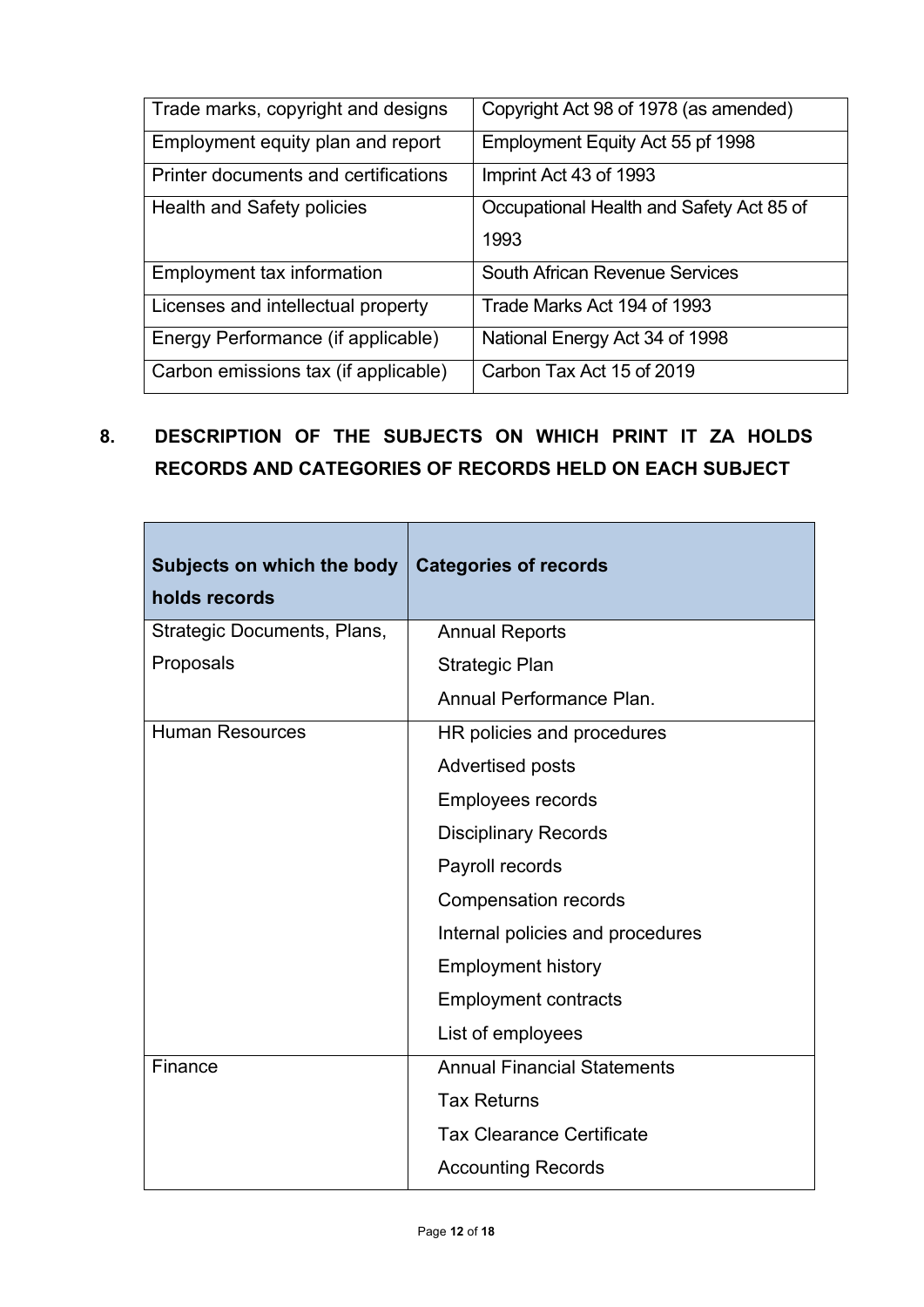| Subjects on which the body<br>holds records | <b>Categories of records</b>            |
|---------------------------------------------|-----------------------------------------|
|                                             | <b>Banking Records</b>                  |
|                                             | <b>Audit Reports</b>                    |
|                                             | <b>Invoices</b>                         |
|                                             | Insurance records                       |
|                                             | Lease records                           |
|                                             | <b>Asset Register</b>                   |
|                                             | <b>Insurance Policies</b>               |
|                                             | <b>Budgets</b>                          |
|                                             | <b>Utility Statements</b>               |
| Clients, Third Party and                    | Agreements with clients and service     |
| <b>Suppliers Information</b>                | providers                               |
|                                             | Correspondence with clients, service    |
|                                             | providers and third parties             |
|                                             | Records relating to Clients and Service |
|                                             | <b>Providers</b>                        |

## **9. PROCESSING OF PERSONAL INFORMATION**

#### 9.1. **Purpose of Processing Personal Information**

9.1.1 Print It ZA will process Personal Information in the ordinary course of its business and in relation to providing the Services. Print It ZA will primarily use Personal Information only for the purpose for which it was originally or primarily collected. Print It ZA may process Personal Information for a further purpose only if such purpose constitutes a legitimate interest and is closely related to the original or primary purpose for which the Personal Information was collected. Further details on the purpose of the processing of Personal Information done by Print It ZA can be found in Print It ZA's Privacy Policy which is obtainable from its websites (the details of which are provided below)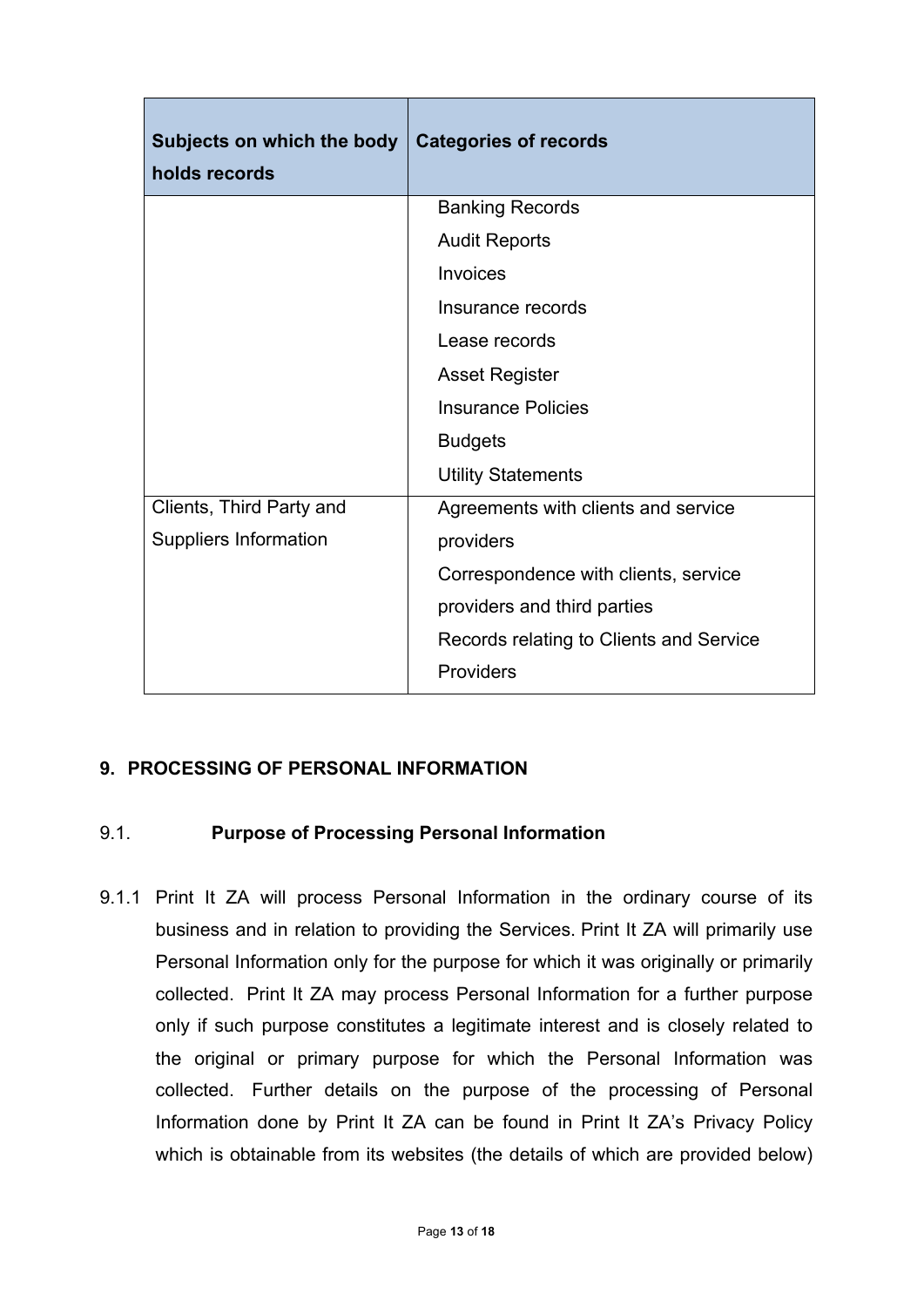and at the URLs of the Privacy Policy in respect of each as indicated:

- 9.1.1.1 https://onlineprintshop.printitza.co.za: (https://onlineprintshop.printitza.co.za/default/privacy-policy) and
- 9.1.1.2 https://www.printitza.co.za: (https://www.printitza.co.za/privacypolicy.html)

## **9.2 Description of the categories of Data Subjects and of the information or categories of information relating thereto**

9.2.1 Print It ZA processes such information as is required in the ordinary course of its business, including, without being exhaustive, the following categories of Personal Information:

| <b>Categories of Data</b><br><b>Subjects</b> | Personal Information that may be processed            |
|----------------------------------------------|-------------------------------------------------------|
| <b>Customers / Clients</b>                   | First name and last name; title; phone number;        |
|                                              | address; email address; photographs; biometric        |
|                                              | information; identifying number;<br>location          |
|                                              | information; online identifier; demographic           |
|                                              | information; gender; date of birth; Identity Number;  |
|                                              | Passport Number, nationality; language                |
|                                              | preferences; bank statements, agreements with         |
|                                              | third parties; records of any interactions with; bank |
|                                              | account numbers; data relating to visits to Print It  |
|                                              | ZA's Website and social media platforms, device       |
|                                              | types which accesses Print It ZA's Website and        |
|                                              | social media platforms, IP address, location details  |
|                                              | and other technical communications information        |
| <b>Service Providers</b>                     | Names, registration number, vat numbers, address,     |
|                                              | trade secrets and bank details                        |
| <b>Employees</b>                             | First name and last name; title; phone number;        |
|                                              | address; email address; photographs; biometric        |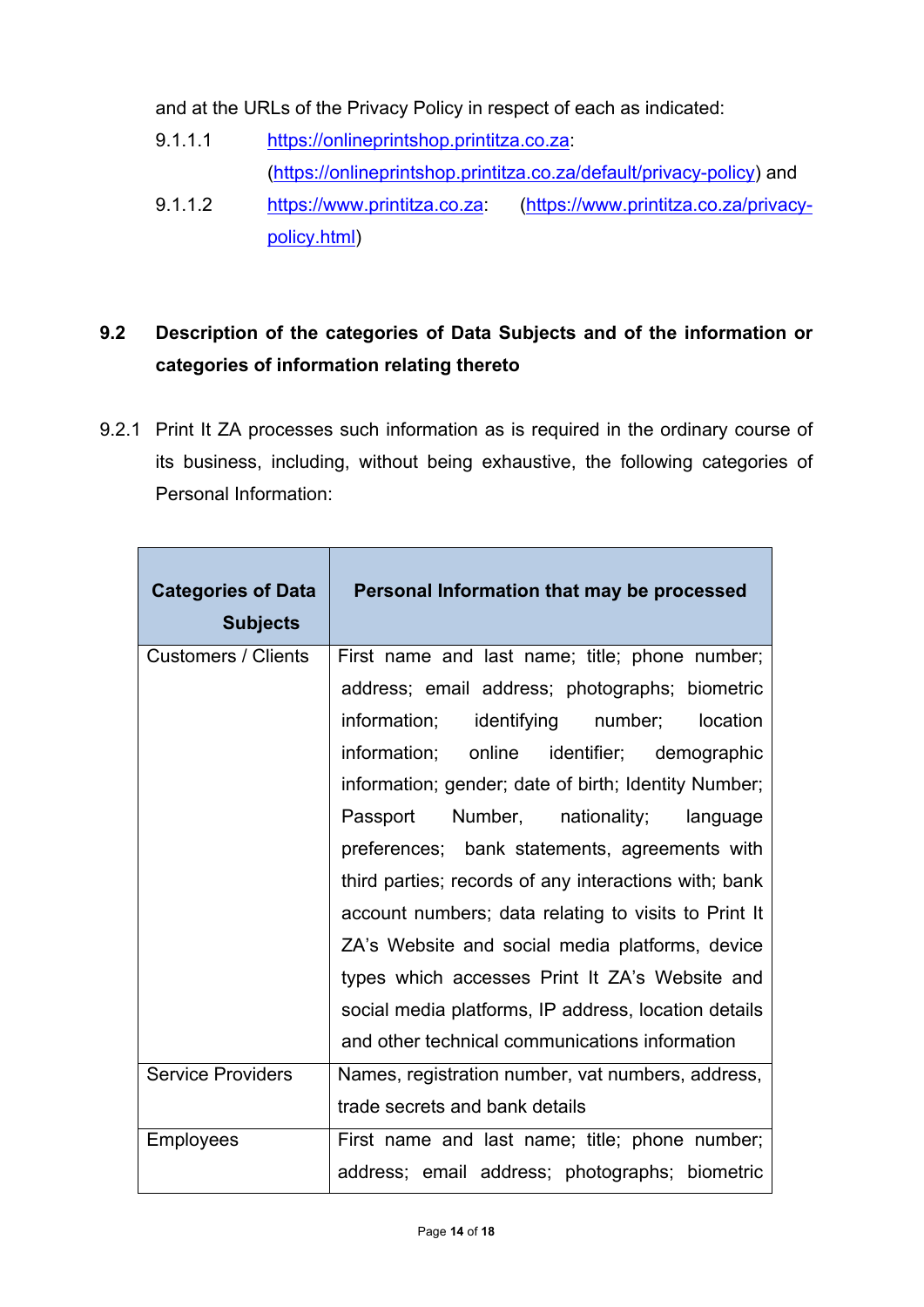| <b>Categories of Data</b><br><b>Subjects</b> | Personal Information that may be processed               |  |          |
|----------------------------------------------|----------------------------------------------------------|--|----------|
|                                              | information; identifying number;                         |  | location |
|                                              | information; online identifier; demographic              |  |          |
|                                              | information; gender; date of birth; Identity Number;     |  |          |
|                                              | Passport Number, nationality; language                   |  |          |
|                                              | preferences; bank statements, agreements with            |  |          |
|                                              | third parties; records of any interactions with Print It |  |          |
|                                              | ZA; bank account numbers                                 |  |          |

- 9.2.1 Further information on the description of the categories of data subjects and of the information or categories of information relating thereto, can be found in Print It ZA's Privacy Policy which is obtainable from its websites (the details of which are provided below) and at the URLs of the Privacy Policy in respect of each as indicated:
	- 9.2.1.1 https://onlineprintshop.printitza.co.za: (https://onlineprintshop.printitza.co.za/default/privacy-policy) and
	- 9.2.1.2 https://www.printitza.co.za: (https://www.printitza.co.za/privacypolicy.html)

## **9.3The recipients or categories of recipients to whom the personal information may be supplied**

- 9.3.1 Print It ZA may cause Data Subjects' Personal Information to be supplied to its employees, service providers, agents, other companies within the Print It ZA group and other third parties for the purposes as set out in this manual. Further information on the recipients or categories of recipients to whom the Personal Information may be supplied can be found in Print It ZA's Privacy Policy which is obtainable from its websites (the details of which are provided below) and at the URLs of the Privacy Policy in respect of each as indicated:
	- 9.3.1.1 https://onlineprintshop.printitza.co.za: (https://onlineprintshop.printitza.co.za/default/privacy-policy) and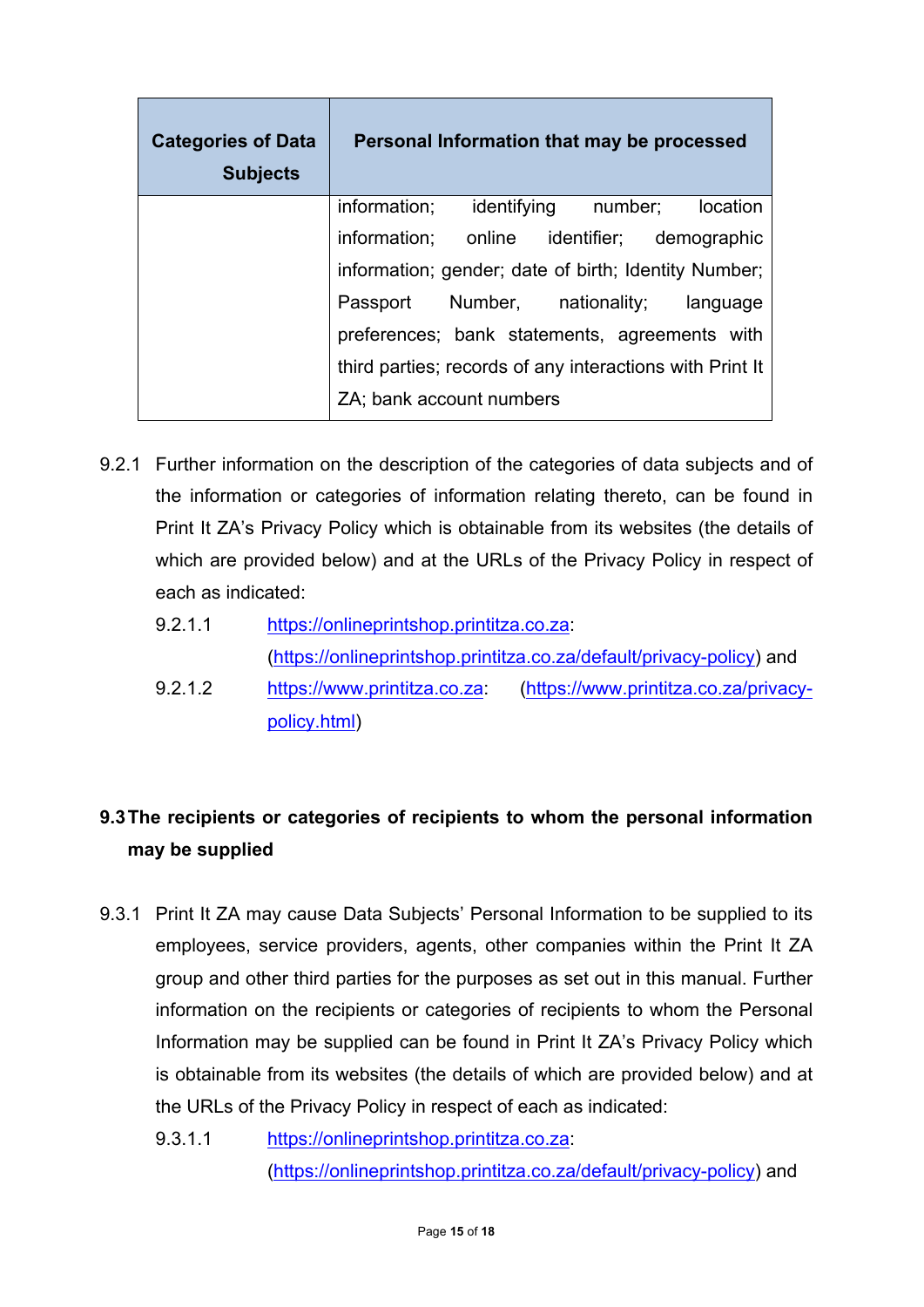## 9.3.1.2 https://www.printitza.co.za: (https://www.printitza.co.za/privacypolicy.html)

| <b>Category of Personal</b><br><b>Information</b> | <b>Recipients or Categories of Recipients to</b><br>whom the Personal Information may be<br>supplied |
|---------------------------------------------------|------------------------------------------------------------------------------------------------------|
| Name, Identity Number, Banking                    | Certain employees of Print It ZA or such                                                             |
| Details                                           | recipients as may be required to render                                                              |
|                                                   | services or comply with legislation                                                                  |
| Name, Identity Number, Banking                    | Certain service providers and agents of Print                                                        |
| <b>Details</b>                                    | It ZA or such recipients as may be required                                                          |
|                                                   | to render services or comply with legislation                                                        |
| Name, Identity Number,                            | South African Revenue Services                                                                       |
| <b>Payment Details</b>                            |                                                                                                      |
| Name, Identity Number,                            | Department of Labour                                                                                 |
| Address, Gender, Qualification,                   |                                                                                                      |
| <b>Health Status</b>                              |                                                                                                      |

#### **9.4 Planned transborder flows of Personal Information**

- 9.4.1 Print It ZA may cause Personal Information to be subjected to cross border transfer and processing and/or retention by third parties in countries that have data laws, regulations and/or legislation that offers similar protection in respect of Personal Information as the POPI Act or to countries which offer less protection. Further information on the planned transborder flows of Personal Information can be found in Print It ZA's Privacy Policy which is obtainable from its websites (the details of which are provided below) and at the URLs of the Privacy Policy in respect of each as indicated:
	- 9.4.1.1 https://onlineprintshop.printitza.co.za: (https://onlineprintshop.printitza.co.za/default/privacy-policy) and
	- 9.4.1.2 https://www.printitza.co.za: (https://www.printitza.co.za/privacypolicy.html)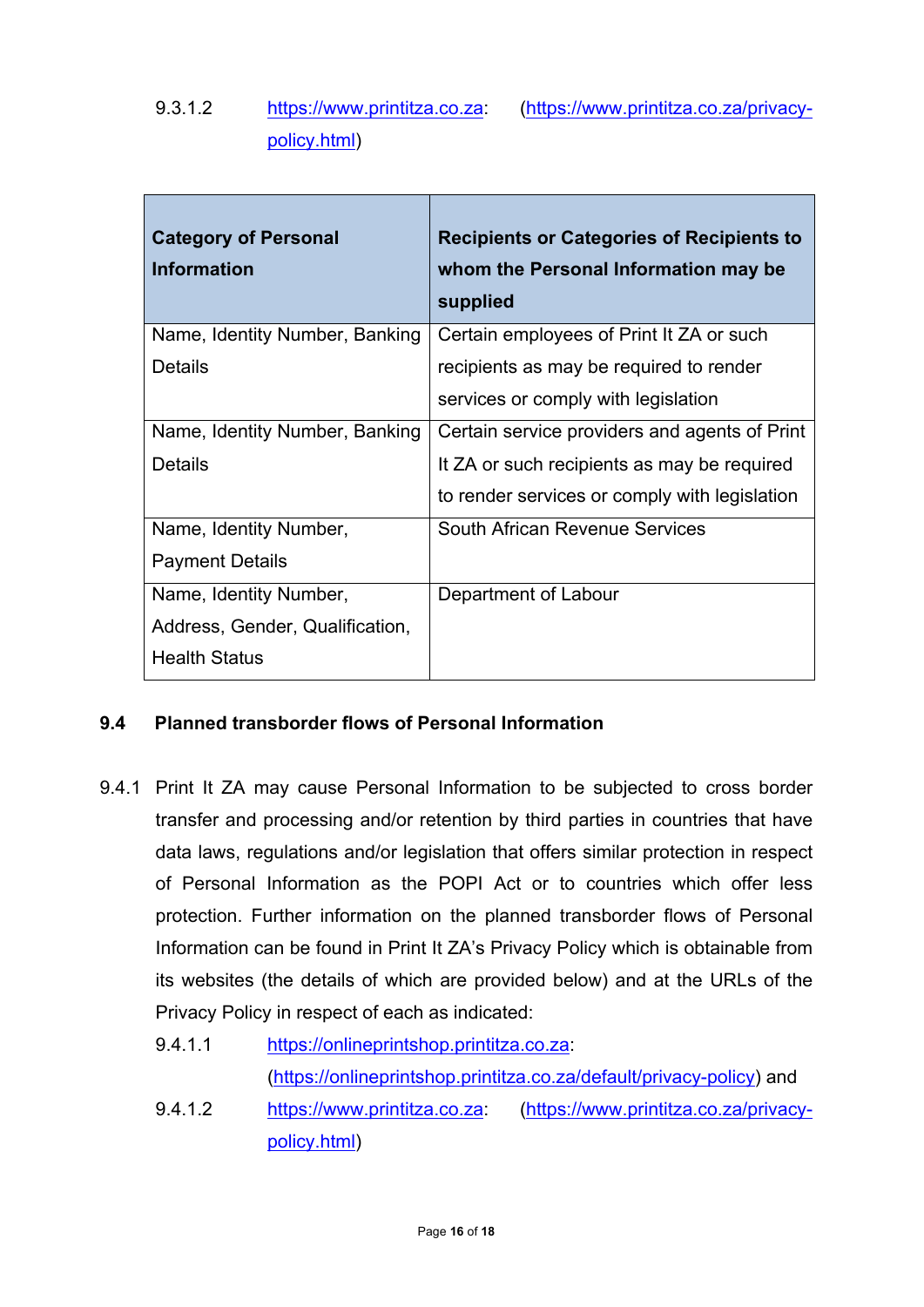- **9.5 General description of Information Security Measures to be implemented by the responsible party to ensure the confidentiality, integrity and availability of the information**
- 9.5.1 Print It ZA will ensure that its hosting service provider(s) attends to the hosting of its server(s), Website and other applications on the basis that they use firewalls and other applicable security measures to prevent interference and unauthorised access to Data Subjects Personal Information including but not limited to Data Encryption; Anti-virus and Anti-malware Solutions*.* Print It ZA will further ensure that authorisations to access Data Subjects Personal Information will be limited to those who are required to access such Personal Information for the purposes as set out in this manual. Further information on Print It ZA's security measures can be found in Print It ZA's Privacy Policy which is obtainable from its websites (the details of which are provided below) and at the URLs of the Privacy Policy in respect of each as indicated:
	- 9.5.1.1 https://onlineprintshop.printitza.co.za: (https://onlineprintshop.printitza.co.za/default/privacy-policy) and
	- 9.5.1.2 https://www.printitza.co.za: (https://www.printitza.co.za/privacypolicy.html)

## **10 AVAILABILITY OF THE MANUAL**

10.2 A copy of the Manual is available-

.

- 10.2.1 at its websites (the details of which are provided below) and at the URLs of the Manual in respect of each as indicated:
	- 10.2.1.1 https://onlineprintshop.printitza.co.za: (https://onlineprintshop.printitza.co.za/default/paia-manual) and
	- 10.2.1.2 https://www.printitza.co.za: (https://www.printitza.co.za/paiamanual.html)